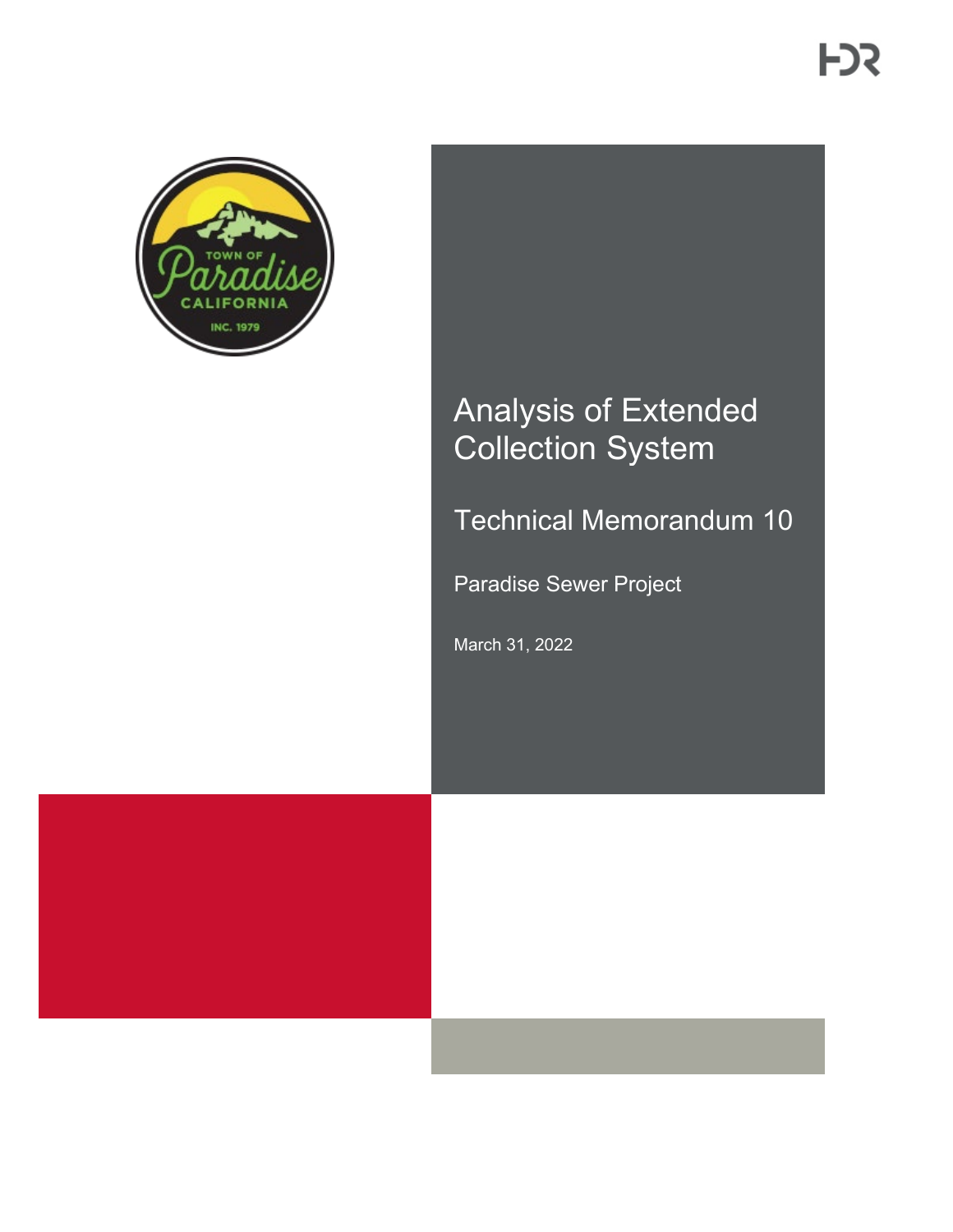

Paradise Sewer Project | Analysis of Extended Collection System Technical Memorandum 10

*Page Intentionally Blank*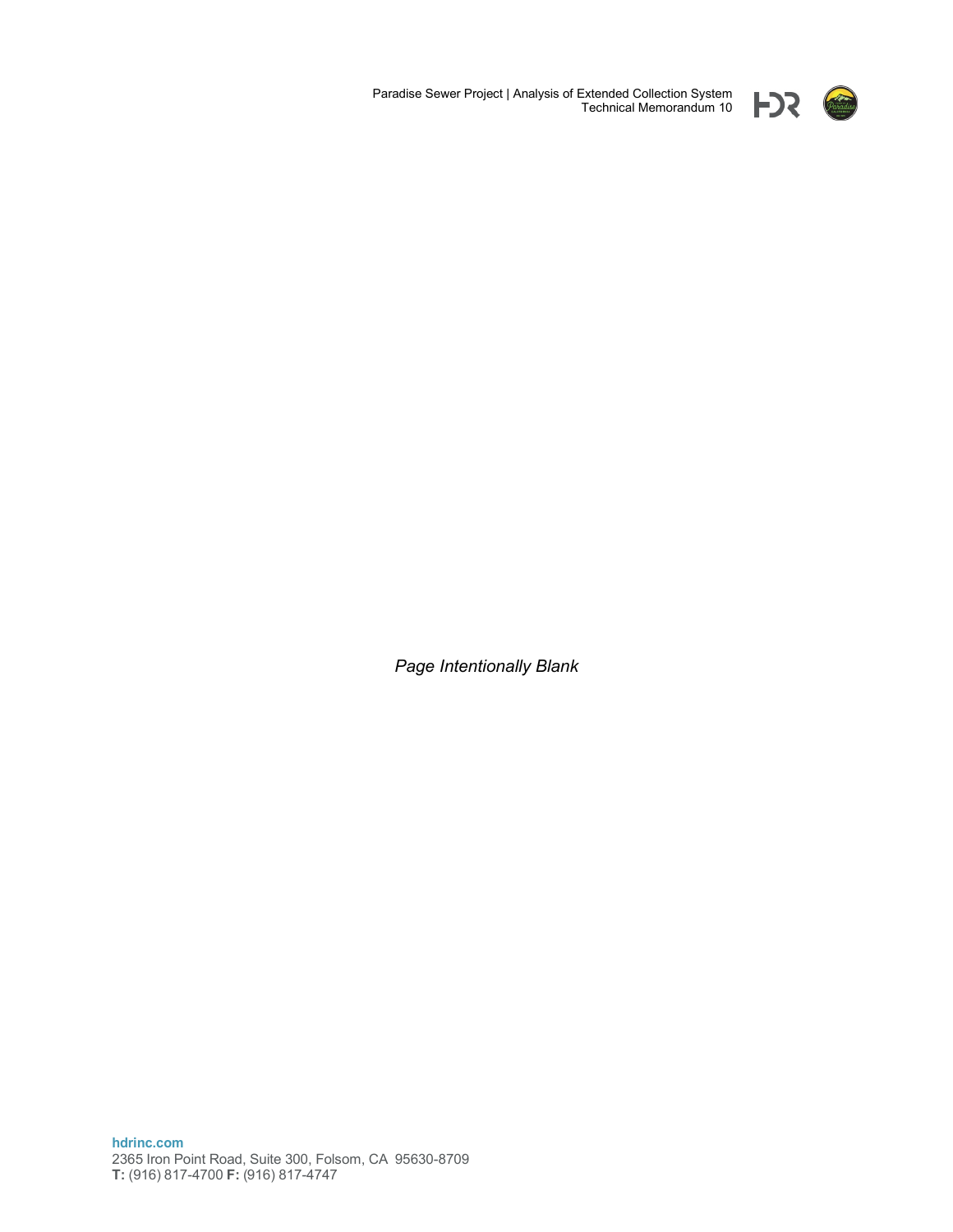| <b>Revision</b><br>No. | <b>Date</b> | <b>Description of Changes</b> | <b>Author</b> | <b>Reviewed</b> | <b>Approved</b> |
|------------------------|-------------|-------------------------------|---------------|-----------------|-----------------|
|                        |             |                               |               |                 |                 |
|                        |             |                               |               |                 |                 |
|                        |             |                               |               |                 |                 |

#### **Revision Log:**

### 1. Introduction

The Town of Paradise (Town) is implementing the Paradise Sewer Project (Project), which involves identifying and implementing a long-term solution for collection, treatment, and reuse/disposal of its wastewater. HDR is under contract to assist the Town with the first two phases of the Project—final selection of a wastewater alternative (Phase 1), and preparation of an Environmental Impact Report (EIR) covering the selected alternative (Phase 2). This technical memorandum (TM) is part of the Phase 2 effort.

A sewer collection system was developed to serve the sewer service area (SSA) (see HDR, TM 3— Evaluation of Collection System, November 2020); this system is now termed the Core Collection System. Since preparation of TM 3, the Town identified the potential that, in the future, it might want to serve additional parcels within the Town but outside of the SSA (likely parcels close to the boundaries of the SSA). Therefore, the Town asked HDR to analyze the impacts of additional parcels (and pipelines) being added that would connect to the Core Collection System. These potential additional pipelines are termed the Extended Collection System. By its nature, the specific locations of these additional Extended Collection System pipelines are not known at this time. Therefore, this TM focuses on analyzing the potential impact of an assumed additional flow from the Extended Collection System on the Core Collection System.

The Core Collection System, serving the Town's sewer service area (SSA), was originally estimated to have a build-out average flow of 0.448 mgd (see HDR, TM 2—Design Criteria, November 2020); the SSA was later increased slightly in size (see HDR, TM 2A—Analysis of Additions to SSA, September 2021), resulting in a revised build-out flow for the SSA of 0.464 mgd. The build-out flow from the Extended Collection System is not known at this time, but for hydraulic analysis purposes, it was estimated to equal the flow from the Core Collection System, or an additional 0.448 mgd. This results in an estimated potential future average wastewater flow from within the Town of Paradise of 0.896 mgd. It is the impact of this additional Extended Collection System average flow of 0.448 mgd on the Core Collection System that is analyzed in this TM. (The impact of the additional Extended Collection System flows on the Export Pipeline System are analyzed in TM 8 – Export Pipeline Analysis.)

## 2. Description of the Extended Collection System

The Extended Collection System would consist of similar facilities as the Core Collection System system; however, those facilities could extend from the SSA out to the limits of the Town of Paradise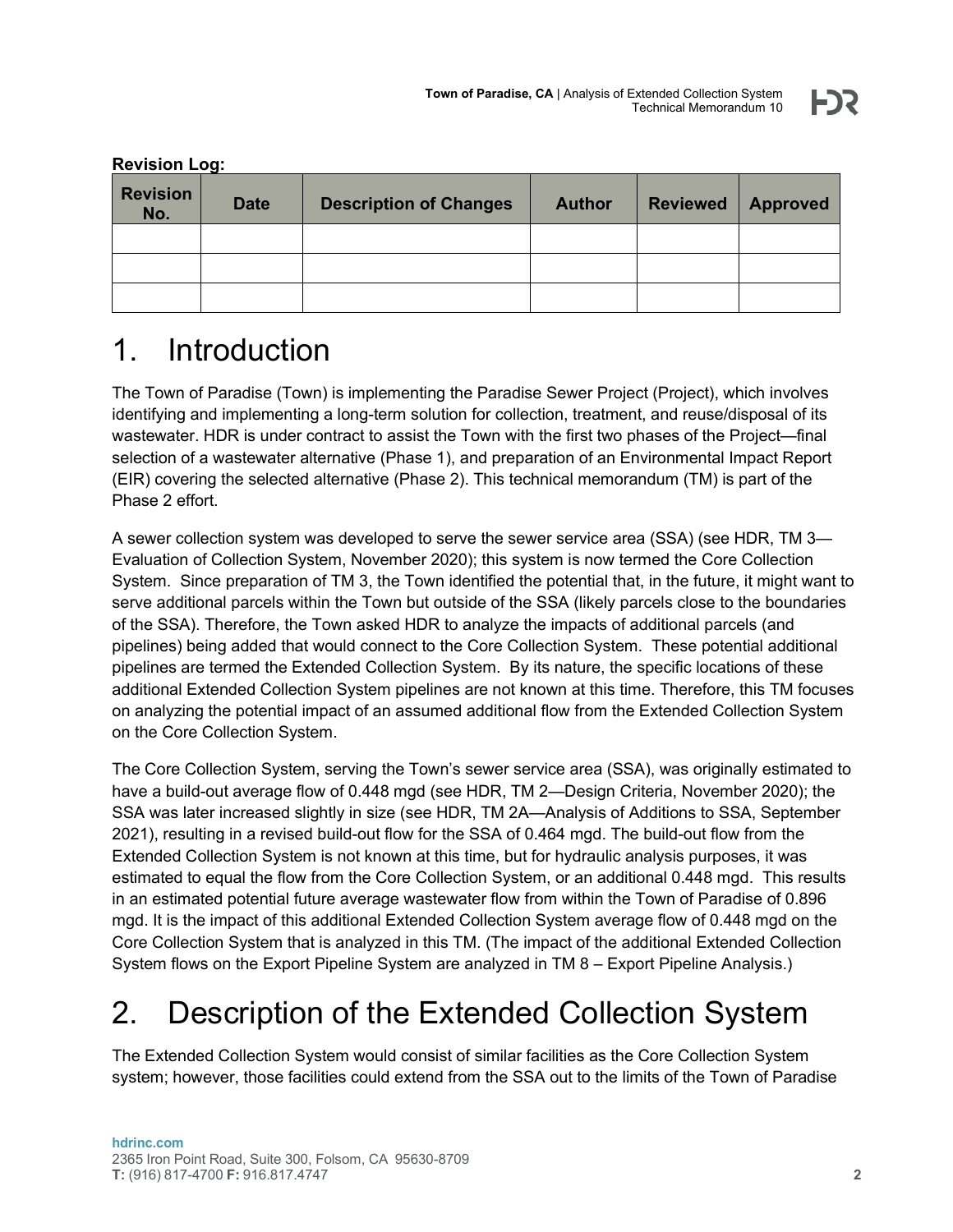Paradise Sewer Project | Analysis of Extended Collection System Technical Memorandum 10



jurisdictional boundaries (see Figure 1). No sewer service connection would be considered outside of the Town of Paradise jurisdictional boundaries. The Extended Collection System would consist of 2- to 4-inch-diameter force mains, 8-inch-diameter gravity trunk lines, and additional pump stations, all generally constructed within public right-of-way (ROW). At individual parcels (residential dwellings and businesses), private sewer laterals (typically 4 inches in diameter) would extend from the sewer main to the parcel's sanitary sewer line as it leaves the dwelling. The Extended Collection System would connect to the Core Collection System at various locations along the periphery of the Core Collection System.

Connection of any parcels in the Extended Collection System to the Core Collection System would require Town analysis and approval. As part of that approval, the Town will track its total wastewater flow, and compare it to the contractual total flow to the City of Chico's Water Pollution Control Plant (WPCP), currently agreed in principle as 0.464 mgd.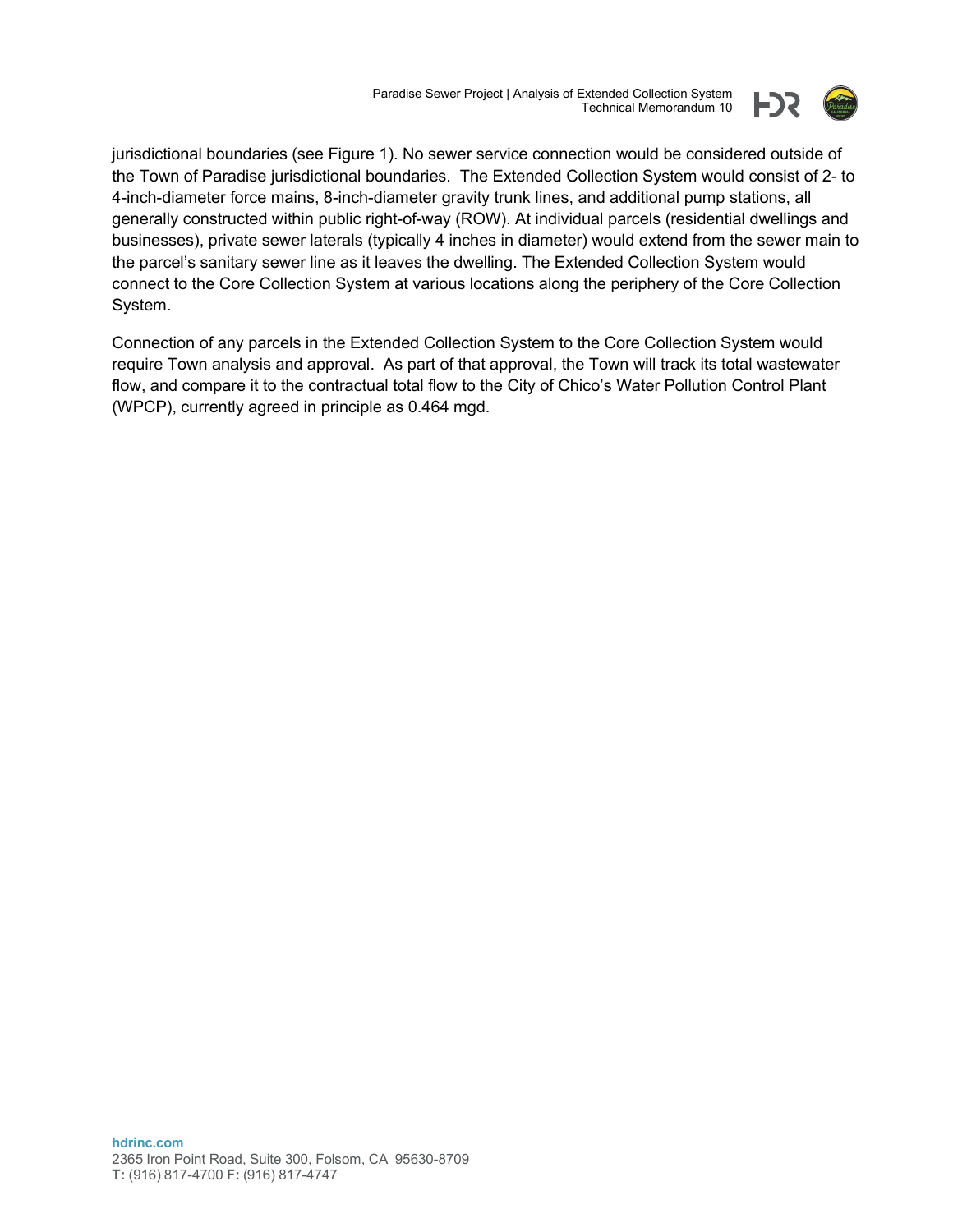



**Figure 1. Core Collection System and Extended Collection System**

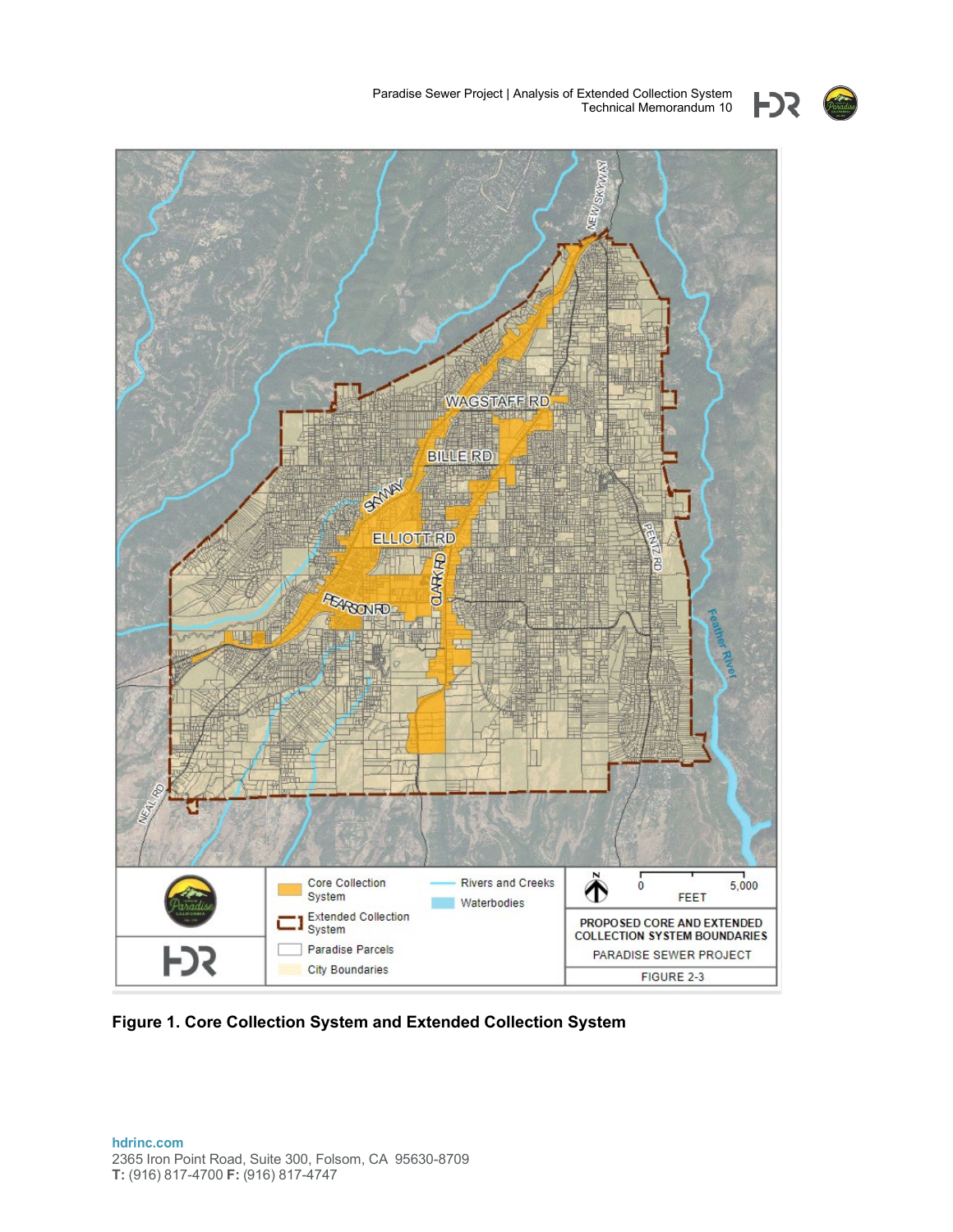

# 3. Analysis of Impact on Core Collection System

The potential impact of Extended Collection System flows on the Core Collection System were evaluated by doubling the assumed flows within the Core Collection System. (In other words, it was assumed that the Extended Collection System would connect at disperse locations around the periphery of the Core Collection System.)

The first step was to analyze the impacts on the Core Collection System pipelines. Table 1 has been condensed to show major tributary trunk lines in each segment of the Core Collection System. The table includes:

- Core Collection System design flows,
- Design flows to account for the addition of the Extended Collection System (assumed to be twice the need of the original Core Collection System),
- Calculated diameter required to carry the doubled design flows, and
- Pipe diameter currently selected for the Core Collection System design.

The calculated diameter required for the increased flow for the Extended Collection System in most cases is still significantly smaller than the minimum trunk diameter of 8-inches used in laying out the Core Collection System. The additional flows only approach the hydraulic carrying capacity of the Core Collection System (without surcharging) in the final reaches of the Lower Skyway trunk lines.

The second step was to analyze the impact on the Core Collection System pump stations. Table 2 shows the Core Collection System pump station sizing. If flow in the backbone collection system were to be double the original estimate, then there will need to be a capacity increase at four of the eight trunk system pump stations: C1-PS-2, P1-PS-2, P1-PS-3, and P1-PS-1. They could be increased by increasing the size of their pumps, from an assumed Jensen 472 series to a Jensen 696 series. In addition, the discharge force mains would be upsized from 4-inch to 6-inch.

### 4. Conclusion

The Core Collection System pipeline and pump station sizes were not dramatically affected by increasing the proposed design flows. The proposed 8-inch minimum diameter for the trunk lines can accommodate doubling the proposed design flow without surcharging. However, there will be a pumping capacity increase required at four of the eight trunk system pump stations: C1-PS-2, P1-PS-2, P1-PS-3, and P1-PS-1, and their related discharge force mains.

Overall, the increased capacity associated with planning for an extended collection system which could serve broader reaches of parcels in the Town of Paradise provides significant benefits to the community and uncertain recovery without materially altering the baseline approach with the original Sewer Service Area.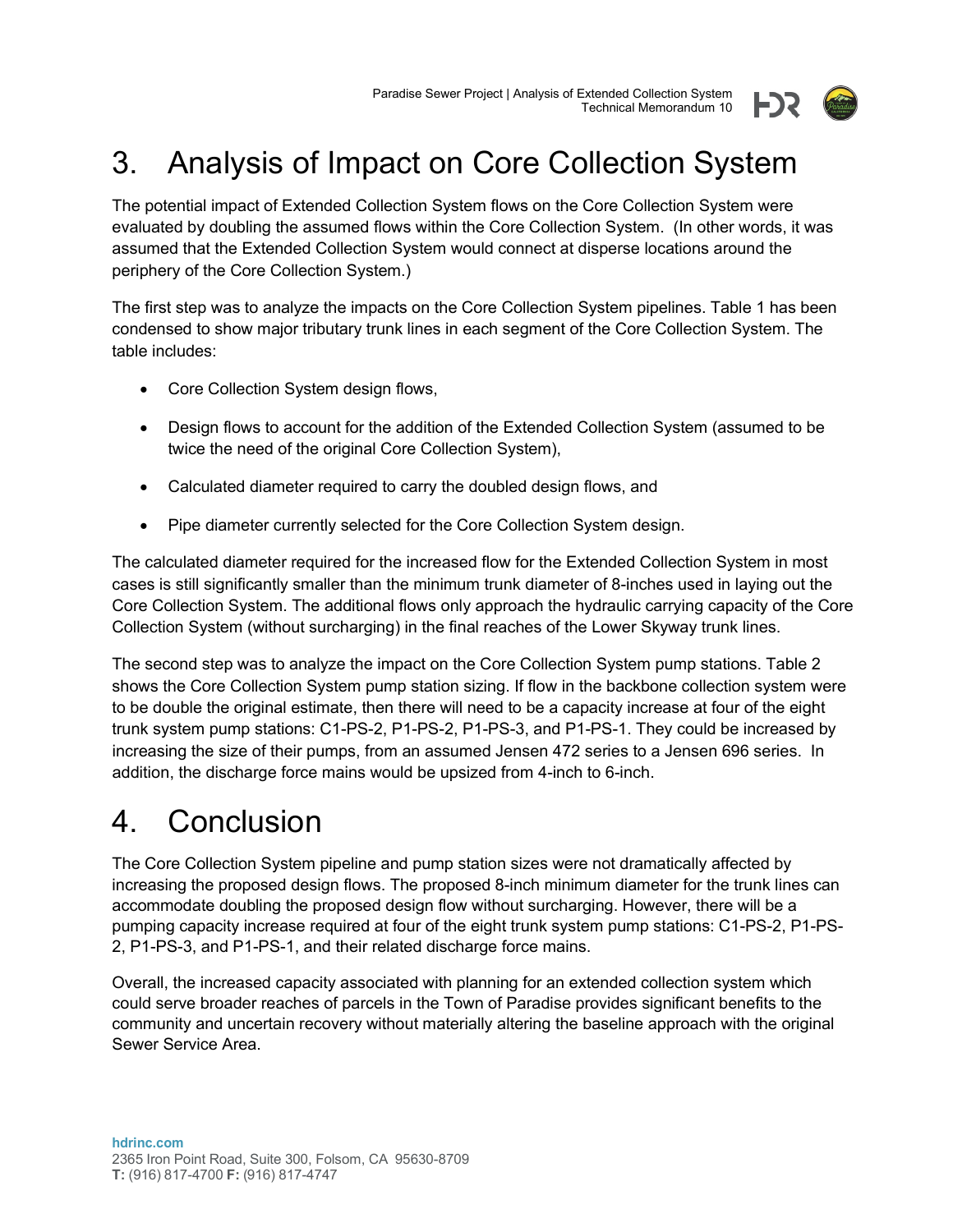

Paradise Sewer Project | Analysis of Extended Collection System Technical Memorandum 10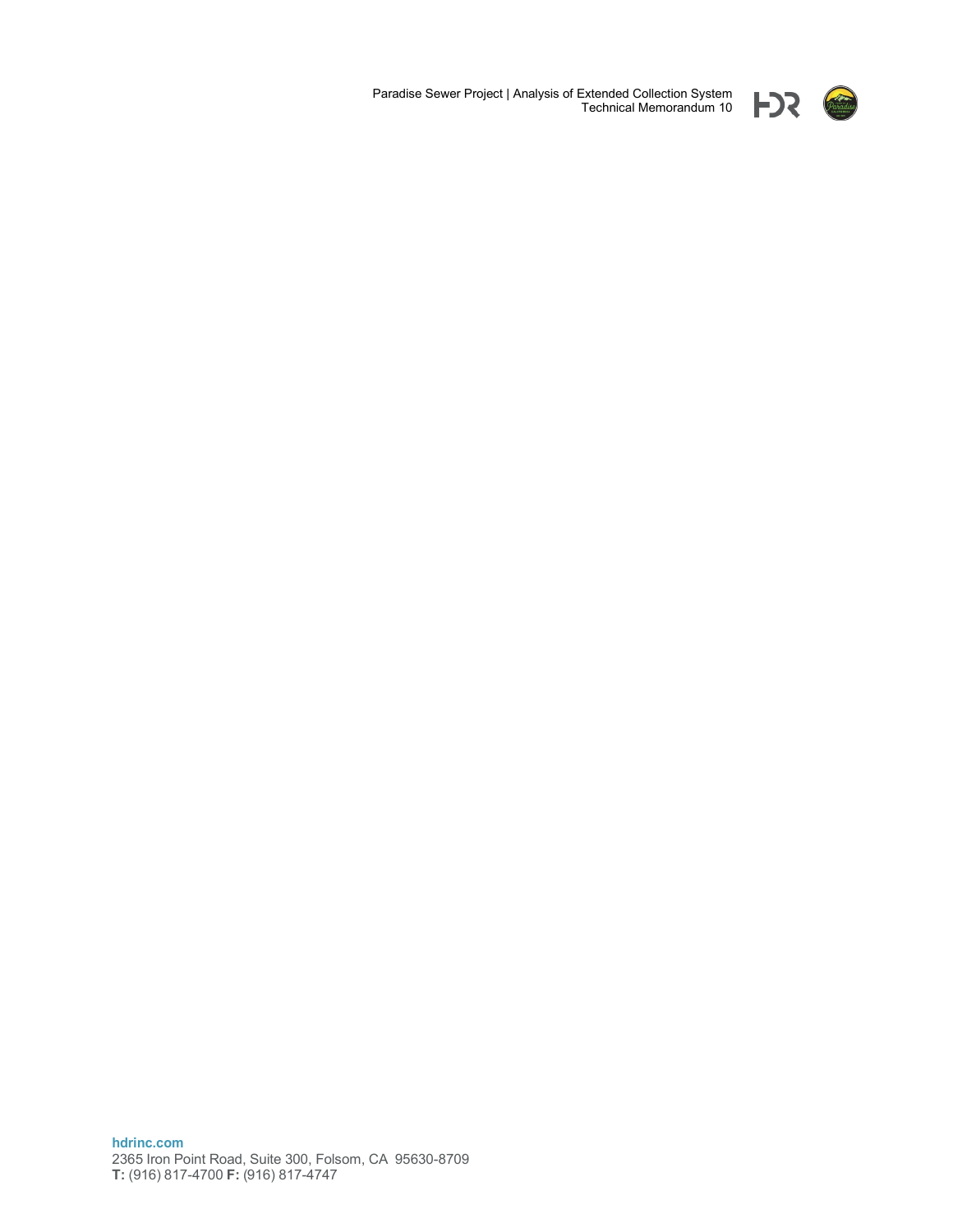| <b>Pipe</b><br><b>Segment</b> | <b>Reference</b><br><b>Alignment</b> | <b>Start</b><br><b>Station</b> | <b>Flow</b><br>(gal/<br>day) | <b>Flow</b><br>(CFS) | <b>Doubled</b><br><b>Flow</b> | <b>Calculated</b><br><b>Diameter</b><br>(inches) | <b>Design</b><br><b>Diameter</b><br>(inches) | <b>Comments</b>                                                             |
|-------------------------------|--------------------------------------|--------------------------------|------------------------------|----------------------|-------------------------------|--------------------------------------------------|----------------------------------------------|-----------------------------------------------------------------------------|
| <b>Bille Rd</b><br>(West)     |                                      |                                |                              |                      |                               |                                                  |                                              |                                                                             |
| <b>B1-Pipe - (05)</b>         | Clark                                | 42+42.74'                      | 461                          | 0.0007               | 0.0014                        | 0.6                                              | 8.0                                          | Add into C1-Pipe - (17)                                                     |
|                               |                                      |                                |                              |                      |                               |                                                  |                                              |                                                                             |
| <b>Bille Rd (East)</b>        |                                      |                                |                              |                      |                               |                                                  |                                              |                                                                             |
| <b>B1-Pipe - (06)</b>         | Clark                                | 40+73.86'                      | 4016                         | 0.0062               | 0.0124                        | 1.4                                              | 8.0                                          | Add into C1-Pipe - (17)                                                     |
|                               |                                      |                                |                              |                      |                               |                                                  |                                              |                                                                             |
| <b>Clark Rd</b>               |                                      |                                |                              |                      |                               |                                                  |                                              |                                                                             |
| C1-Pipe - (03)                | Clark                                | 6+89.40'                       | 1548                         | 0.0024               | 0.0048                        | 1.0                                              | 8.0                                          | Add in C1-Pipe - (07) through C1-<br>FM-A, no parcels directly<br>connected |
| $C1-Pipe - (04)$              | Clark                                | $9+44.23'$                     | 9147                         | 0.0142               | 0.0283                        | 1.8                                              | 8.0                                          | Add in C1-Pipe - (07) through C1-<br>FM-A                                   |
|                               |                                      |                                |                              |                      |                               |                                                  |                                              |                                                                             |
| C1-Pipe - (07)                | Clark                                | 17+19.71'                      | 11140                        | 0.0172               | 0.0345                        | 1.9                                              | 8.0                                          |                                                                             |
| C1-Pipe - (72)                | Clark                                | 193+45.96'                     | 181583                       | 0.2810               | 0.5619                        | 5.9                                              | 8.0                                          | Add to P1-Pipe - (25) through C1-<br>FM-B                                   |
|                               |                                      |                                |                              |                      |                               |                                                  |                                              |                                                                             |
| <b>Wagstaff Rd</b><br>(West)  |                                      |                                |                              |                      |                               |                                                  |                                              |                                                                             |
| W1-Pipe -<br>(03)             | Clark                                | $9+44.23'$                     | 511                          | 0.0008               | 0.0016                        | 0.7                                              | 8.0                                          | Add to C1-Pipe - (04)                                                       |
|                               |                                      |                                |                              |                      |                               |                                                  |                                              |                                                                             |

#### **Table 1. Trunk Sewer Capacity Sizing**

**hdrinc.com**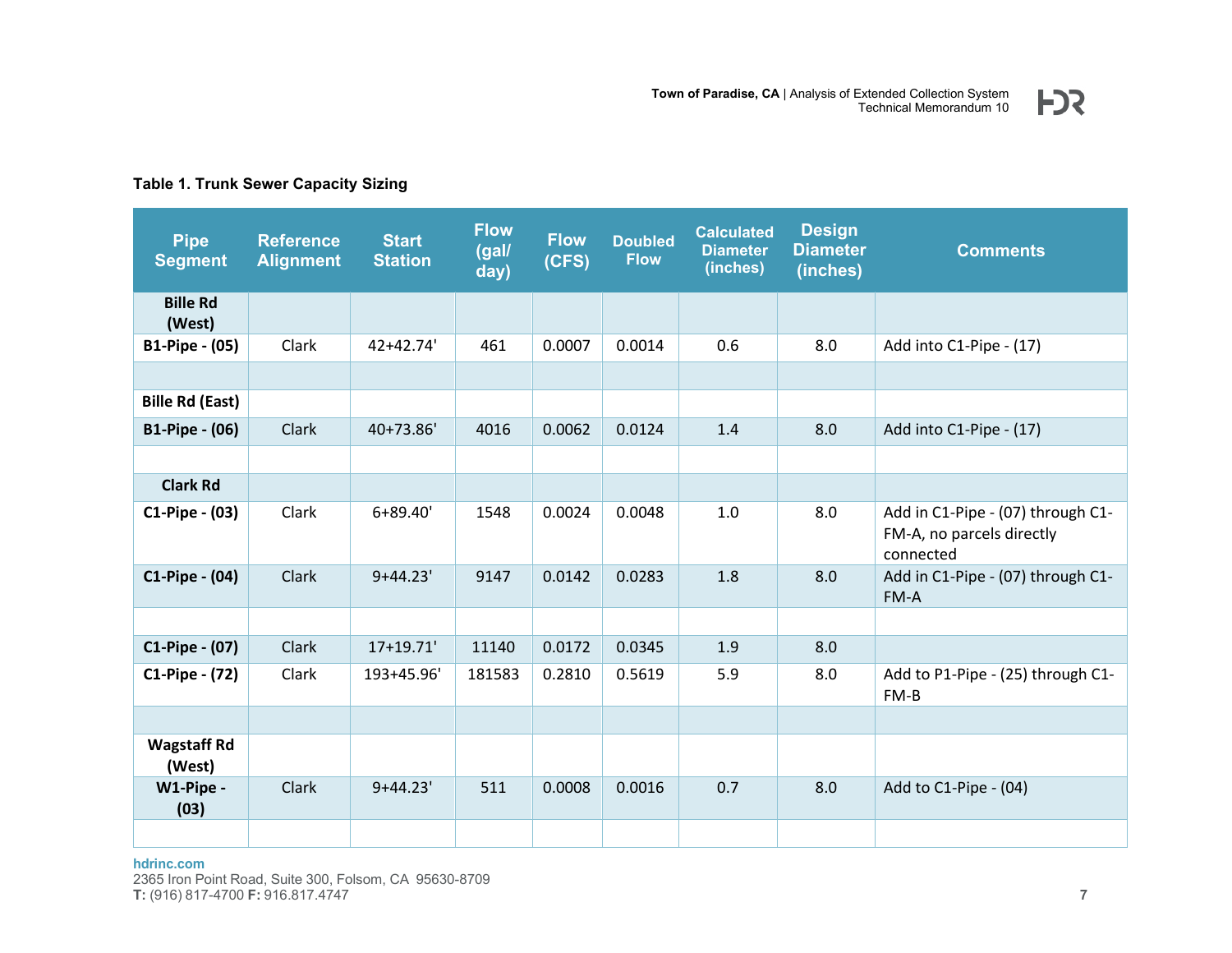

| <b>Pipe</b><br><b>Segment</b> | <b>Reference</b><br><b>Alignment</b> | <b>Start</b><br><b>Station</b> | <b>Flow</b><br>(gal/<br>day) | <b>Flow</b><br>(CFS) | <b>Doubled</b><br><b>Flow</b> | <b>Calculated</b><br><b>Diameter</b><br>(inches) | <b>Design</b><br><b>Diameter</b><br>(inches) | <b>Comments</b>                                                            |  |
|-------------------------------|--------------------------------------|--------------------------------|------------------------------|----------------------|-------------------------------|--------------------------------------------------|----------------------------------------------|----------------------------------------------------------------------------|--|
| <b>Wagstaff Rd</b><br>(East)  |                                      |                                |                              |                      |                               |                                                  |                                              |                                                                            |  |
| W1-Pipe -<br>(04)             | Clark                                | 8+56.07'                       | 88                           | 0.0001               | 0.0003                        | 0.3                                              | 8.0                                          | Add to C1-Pipe - (04)                                                      |  |
|                               |                                      |                                |                              |                      |                               |                                                  |                                              |                                                                            |  |
| <b>Elliot</b>                 |                                      |                                |                              |                      |                               |                                                  |                                              |                                                                            |  |
| $E1-Pipe - (13)$              | Elliot                               | 101+29.90'                     | 8                            | 0.0000               | 0.0000                        | 0.1                                              | 8.0                                          | Add to E1-Pipe - (11) through E1-<br>$FM-B$                                |  |
| $E1-Pipe - (11)$              | Elliot                               | 107+00.00'                     | 534                          | 0.0008               | 0.0017                        | 0.5                                              | 8.0                                          |                                                                            |  |
| E1-Pipe - (07)                | Elliot                               | 113+50.00'                     | 1866                         | 0.0029               | 0.0058                        | 0.8                                              | 8.0                                          | Add to E1-Pipe - (04) (1) through<br>E1-FM-A                               |  |
| $E1-Pipe - (04)$              | Elliot                               | 120+86.38'                     | 2826                         | 0.0044               | 0.0087                        | 1.4                                              | 8.0                                          | No parcel directly connected                                               |  |
| E1-Pipe $- (06)$              | Elliot                               | 116+61.16'                     | 30520                        | 0.0472               | 0.0944                        | 2.1                                              | 8.0                                          | Add to E1-Pipe - (04) (1) through<br>E1-FM-A                               |  |
| E1-Pipe - (04)<br>(1)         | Elliot                               | 122+39.13'                     | 32544                        | 0.0504               | 0.1007                        | 2.4                                              | 8.0                                          |                                                                            |  |
| $E1-Pipe - (01)$              | Elliot                               | 129+99.99'                     | 37053                        | 0.0573               | 0.1147                        | 3.0                                              | 8.0                                          | Add to S1-Pipe - (115)                                                     |  |
|                               |                                      |                                |                              |                      |                               |                                                  |                                              |                                                                            |  |
| Pearson                       |                                      |                                |                              |                      |                               |                                                  |                                              |                                                                            |  |
| P1-Pipe - (25)                | Pearson                              | 101+01.20'                     | 181597                       | 0.2810               | 0.5619                        | 5.2                                              | 8.0                                          |                                                                            |  |
| P1-Pipe - (16)                | Pearson                              | 125+50.46'                     | 195388                       | 0.3023               | 0.6046                        | 6.2                                              | 8.0                                          | Add to P1-Pipe - (13) through P1-<br>FM-C. No parcel directly<br>connected |  |
| P1-Pipe - (15)                | Pearson                              | 127+82.00'                     | 4025                         | 0.0062               | 0.0125                        | 1.0                                              | 8.0                                          | Add to P1-Pipe - (13) through P1-<br>FM-C                                  |  |
| P1-Pipe - (13)                | Pearson                              | 132+50.57'                     | 199412                       | 0.3085               | 0.6171                        | 4.3                                              | 8.0                                          | No parcel directly connected                                               |  |

#### **hdrinc.com**

2365 Iron Point Road, Suite 300, Folsom, CA 95630-8709 **T:** (916) 817-4700 **F:** (916) 817-4747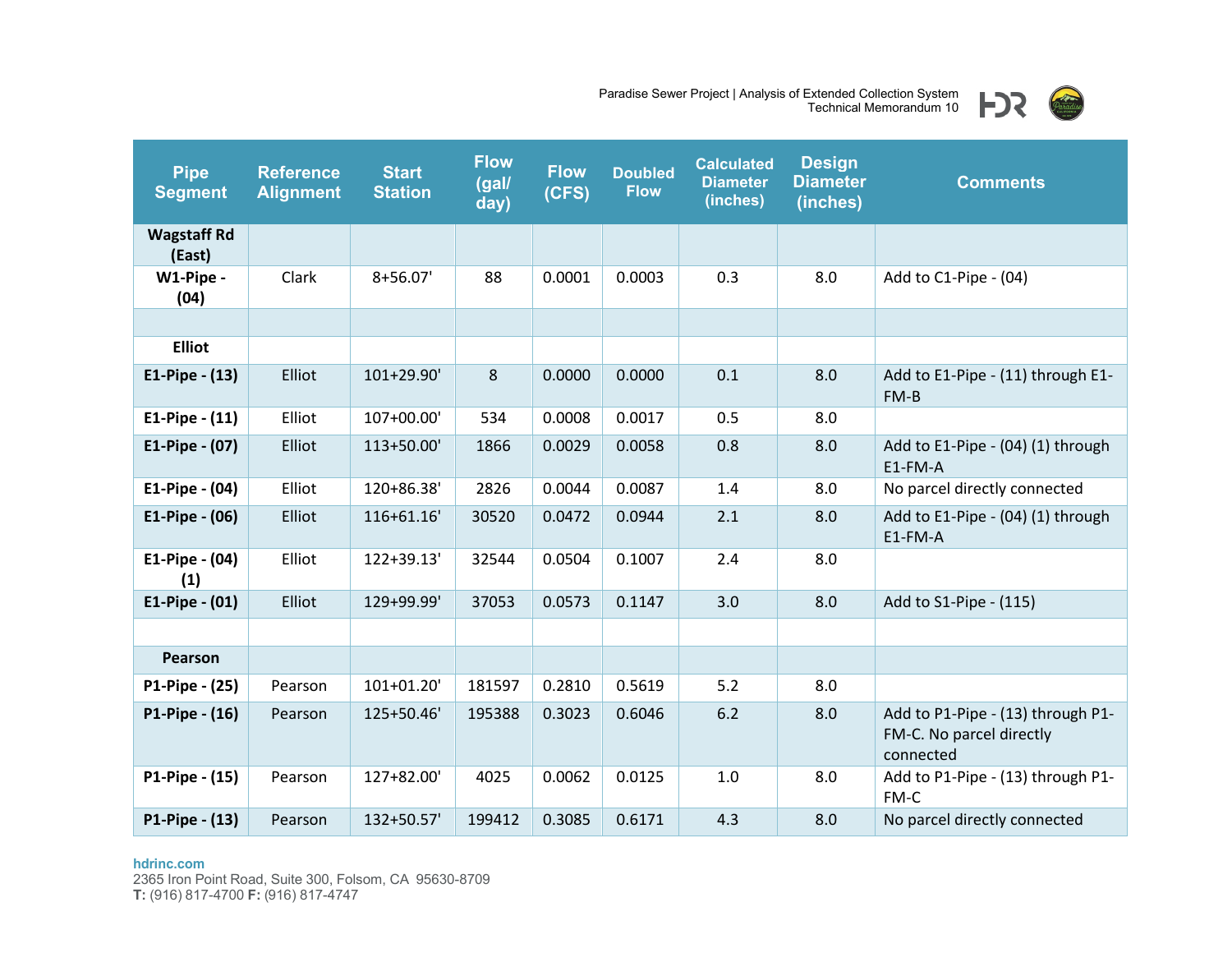

| <b>Pipe</b><br><b>Segment</b> | <b>Reference</b><br><b>Alignment</b> | <b>Start</b><br><b>Station</b> | <b>Flow</b><br>(gal/<br>day) | <b>Flow</b><br>(CFS) | <b>Doubled</b><br><b>Flow</b> | <b>Calculated</b><br><b>Diameter</b><br>(inches) | <b>Design</b><br><b>Diameter</b><br>(inches) | <b>Comments</b>                                                            |
|-------------------------------|--------------------------------------|--------------------------------|------------------------------|----------------------|-------------------------------|--------------------------------------------------|----------------------------------------------|----------------------------------------------------------------------------|
| P1-Pipe - (08)                | Pearson                              | 145+35.39'                     | 247636                       | 0.3832               | 0.7663                        | 6.7                                              | 8.0                                          | Add to P1-Pipe - (04) through P1-<br>FM-B. No parcel directly<br>connected |
| P1-Pipe - (07)                | Pearson                              | 146+58.76'                     | 8945                         | 0.0138               | 0.0277                        | 1.4                                              | 8.0                                          | Add to P1-Pipe - (04) through P1-<br>FM-B. No parcel directly<br>connected |
| P1-Pipe - (04)                | Pearson                              | 152+05.20'                     | 271651                       | 0.4203               | 0.8406                        | 5.2                                              | 8.0                                          |                                                                            |
| P1-Pipe - (02)                | Pearson                              | 155+97.53'                     | 272932                       | 0.4223               | 0.8446                        | 4.7                                              | 8.0                                          | Add to S1-Pipe - (106)                                                     |
| P1-Pipe - (01)                | Pearson                              | 157+97.53'                     | 385                          | 0.4229               | 0.8458                        | 5.2                                              | 8.0                                          | Add to S1-Pipe - (106)                                                     |
|                               |                                      |                                |                              |                      |                               |                                                  |                                              |                                                                            |
| <b>Bille Rd</b><br>(West)     |                                      |                                |                              |                      |                               |                                                  |                                              |                                                                            |
| <b>B1-Pipe - (01)</b>         | Skyway                               | 143+02.01'                     | 217                          | 0.0003               | 0.0007                        | 0.5                                              | 8.0                                          | Add to S1-Pipe - (58)                                                      |
|                               |                                      |                                |                              |                      |                               |                                                  |                                              |                                                                            |
| <b>Bille Rd (East)</b>        |                                      |                                |                              |                      |                               |                                                  |                                              |                                                                            |
| <b>B1-Pipe - (02)</b>         | Skyway                               | 142+24.64'                     | 946                          | 0.0015               | 0.0029                        | 0.8                                              | 8.0                                          | Add to S1-Pipe - (58)                                                      |
|                               |                                      |                                |                              |                      |                               |                                                  |                                              |                                                                            |
| <b>Wagstaff Rd</b><br>(West)  |                                      |                                |                              |                      |                               |                                                  |                                              |                                                                            |
| W1-Pipe -<br>(01)             | Skyway                               | 110+99.72'                     | 17                           | 0.0000               | 0.0001                        | 0.2                                              | 8.0                                          | Add into S1-Pipe - (46)                                                    |
|                               |                                      |                                |                              |                      |                               |                                                  |                                              |                                                                            |
| <b>Wagstaff Rd</b><br>(East)  |                                      |                                |                              |                      |                               |                                                  |                                              |                                                                            |
| W1-Pipe -<br>(02)             | Skyway                               | 109+03.93'                     | 3182                         | 0.0049               | 0.0098                        | 1.0                                              | 8.0                                          | Add into S1-Pipe - (46)                                                    |

#### **hdrinc.com**

2365 Iron Point Road, Suite 300, Folsom, CA 95630-8709 **T:** (916) 817-4700 **F:** (916) 817-4747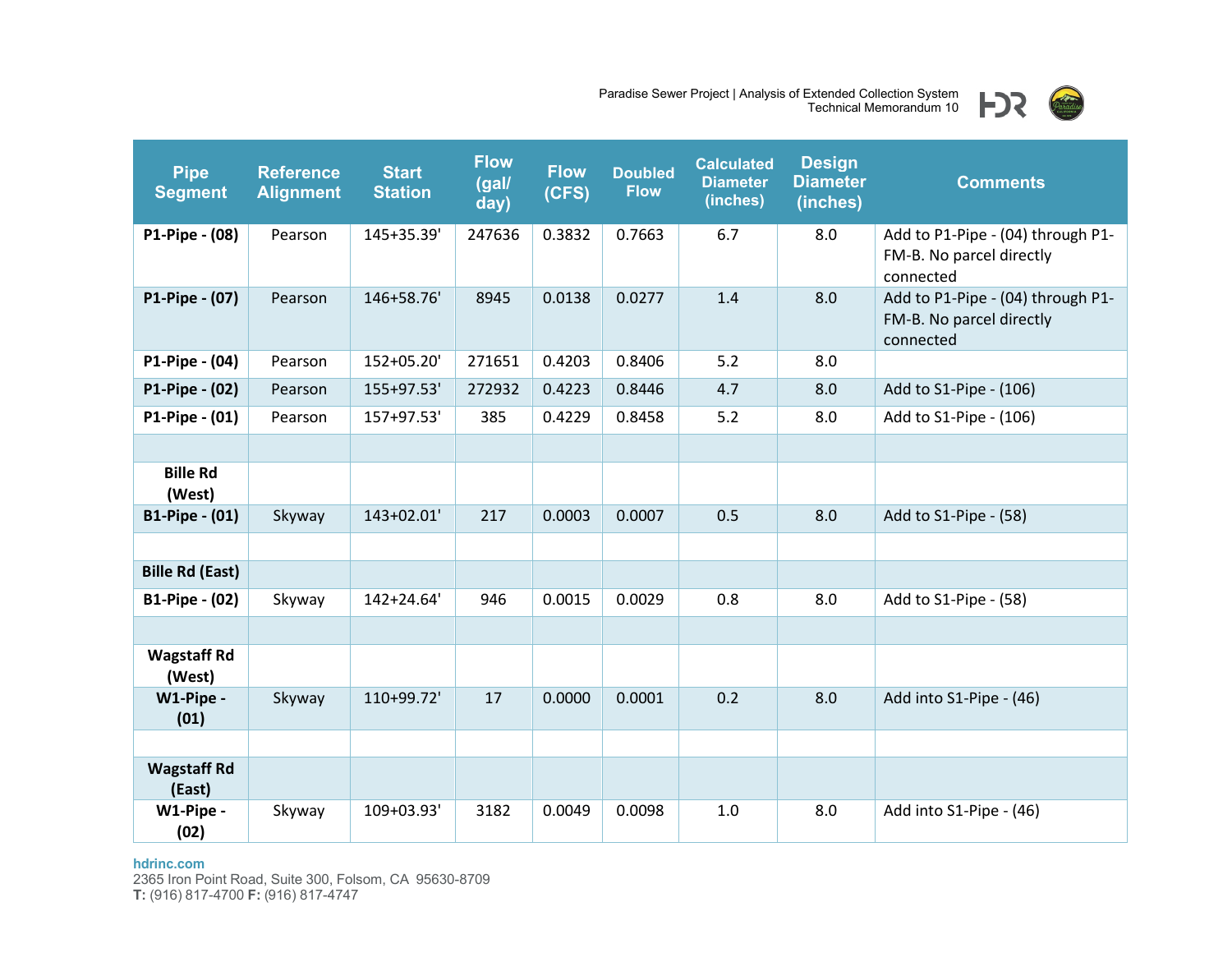

| <b>Pipe</b><br><b>Segment</b> | <b>Reference</b><br><b>Alignment</b> | <b>Start</b><br><b>Station</b> | <b>Flow</b><br>(gal/<br>day) | <b>Flow</b><br>(CFS) | <b>Doubled</b><br><b>Flow</b> | <b>Calculated</b><br><b>Diameter</b><br>(inches) | <b>Design</b><br><b>Diameter</b><br>(inches) | <b>Comments</b>                           |  |
|-------------------------------|--------------------------------------|--------------------------------|------------------------------|----------------------|-------------------------------|--------------------------------------------------|----------------------------------------------|-------------------------------------------|--|
|                               |                                      |                                |                              |                      |                               |                                                  |                                              |                                           |  |
| Skyway                        |                                      |                                |                              |                      |                               |                                                  |                                              |                                           |  |
| S1-Pipe - (07)                | Skyway                               | 13+79.78'                      | 5550                         | 0.0086               | 0.0172                        | 1.3                                              | 8.0                                          | Add to S1-Pipe - (10) through S1-<br>FM-A |  |
|                               |                                      |                                |                              |                      |                               |                                                  |                                              |                                           |  |
| S1-Pipe - (09)                | Skyway                               | 19+03.96'                      | 174                          | 0.0003               | 0.0005                        | 0.4                                              | 8.0                                          |                                           |  |
| S1-Pipe - (08)                | Skyway                               | 15+97.59'                      | 787                          | 0.0012               | 0.0024                        | 0.7                                              | 8.0                                          | Add to S1-Pipe - (10) through S1-<br>FM-A |  |
|                               |                                      |                                |                              |                      |                               |                                                  |                                              |                                           |  |
| S1-Pipe - (10)                | Skyway                               | 22+32.50'                      | 9201                         | 0.0142               | 0.0285                        | 2.0                                              | 8.0                                          |                                           |  |
| S1-Pipe - (58)                | Skyway                               | 143+02.01'                     | 61853                        | 0.0957               | 0.1914                        | 3.1                                              | 8.0                                          | No parcel directly connected              |  |
| S1-Pipe -<br>(115)            | Skyway                               | 197+27.03'                     | 149950                       | 0.2320               | 0.4640                        | 4.2                                              | 8.0                                          |                                           |  |
| S1-Pipe -<br>(106)            | Skyway                               | 222+21.21'                     | 441232                       | 1.10                 | 2.2100                        | 7.7                                              | 8.0                                          |                                           |  |
| S1-Pipe - (81)                | Skyway                               | 299+45.24'                     | 488055                       | 1.1798               | 2.3595                        | 7.9                                              | 8.0                                          | Total Flow from entire system             |  |